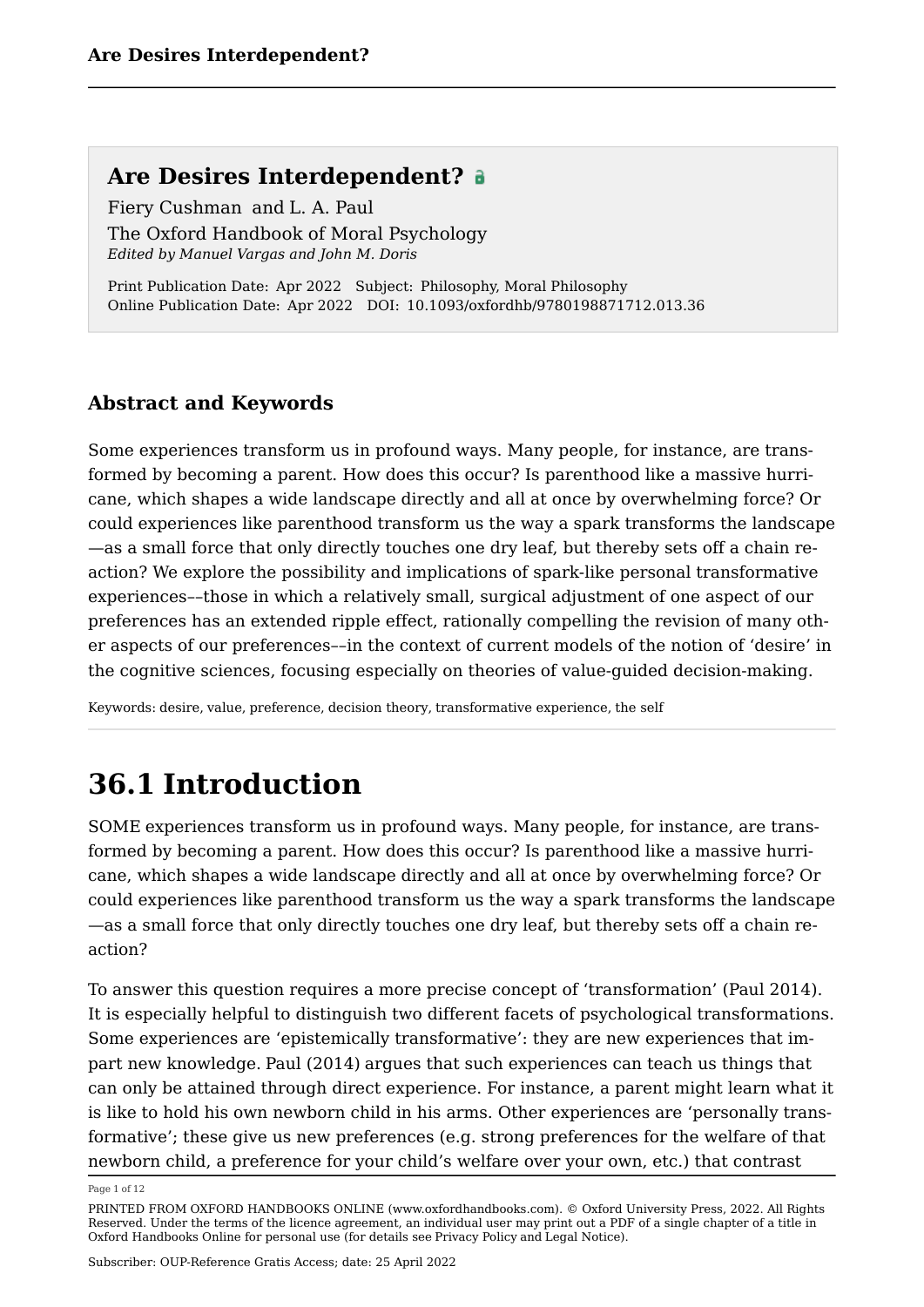with prior preferences (e.g. to focus on career over family). The categories are not exclusive of each other; many transformative experiences are both epistemically and personally transformative. Although the precise natures of epistemic and personal transformations are nuanced ([Paul 2015\)](#page-10-1), we will adopt a very simple way of talking about them: epistemic transformations affect our beliefs, while personal transformations affect our desires.

Surely there are some experiences that shape our beliefs and our desires like a hurricane. These experiences sweep widely across the landscape of our beliefs and desires at once, with different aspects of the experience separately affecting different aspects of our psychology simultaneously. We assume this is true, and so our concern is not with this type of transformative experience. Rather, we want to understand whether some types of effects are more like sparks. Can a small, local change to one belief slowly, but eventually, cause a **(p. 734)** cascade of widespread belief revision? And can a small, local change to one desire slowly, but eventually, cause a similar cascade of widespread preference revision? Notice that the metaphor matters: a small spark can only transform a wide landscape if just the right kind of fuel is arranged in just the right way; ten pieces of kindling touching one another can spark a chain reaction, but ten pieces of kindling each separated by an inch cannot. Our question, then, is whether our beliefs and ours desires are typically arranged in the right way, like kindling that touches.

With respect to beliefs, the answer is almost certainly 'yes'. Beliefs are usually interdependent: revising one belief may rationally require revision to many other beliefs as the dependence chain ripples out. This fact is essential to the climax of many mystery novels, when the detective finds a small piece of evidence that forces re-evaluation of a wide network of beliefs. Philosophers, like novelists, have long understood the interconnected nature of belief. According to the most extreme version of this position, belief holism, no representation has a meaning severable from an entire system of representation (Quine 1976; [Davidson 1984\)](#page-10-2). The strong claim is controversial, but the more basic insight that beliefs are interconnected is widely accepted.

What about desires? If a transformative experience surgically changes a particular desire, could rationality require that other desires change as well? Are they, in this respect, like beliefs?

The answer is not at all obvious. According to one vision of mental organization that we describe below, desires are like beliefs in this way, while according to another vision, they are not. By better characterizing each of these visions, we can ask how well each of them aligns with current models of 'desire' in the cognitive sciences, focusing especially on theories of value-guided decision-making [\(Rangel, Camerer, and Montengue 2008](#page-11-0); [Dolan and](#page-10-3)  [Dayan 2013](#page-10-3)). This, in turn, will put us in a better position to understand how experiences can lead to profound personal transformations: are they always like hurricanes, or sometimes like sparks?

Page 2 of 12

PRINTED FROM OXFORD HANDBOOKS ONLINE (www.oxfordhandbooks.com). © Oxford University Press, 2022. All Rights Reserved. Under the terms of the licence agreement, an individual user may print out a PDF of a single chapter of a title in Oxford Handbooks Online for personal use (for details see [Privacy Policy](https://global.oup.com/privacy) and [Legal Notice\)](https://www.oxfordhandbooks.com/page/legal-notice).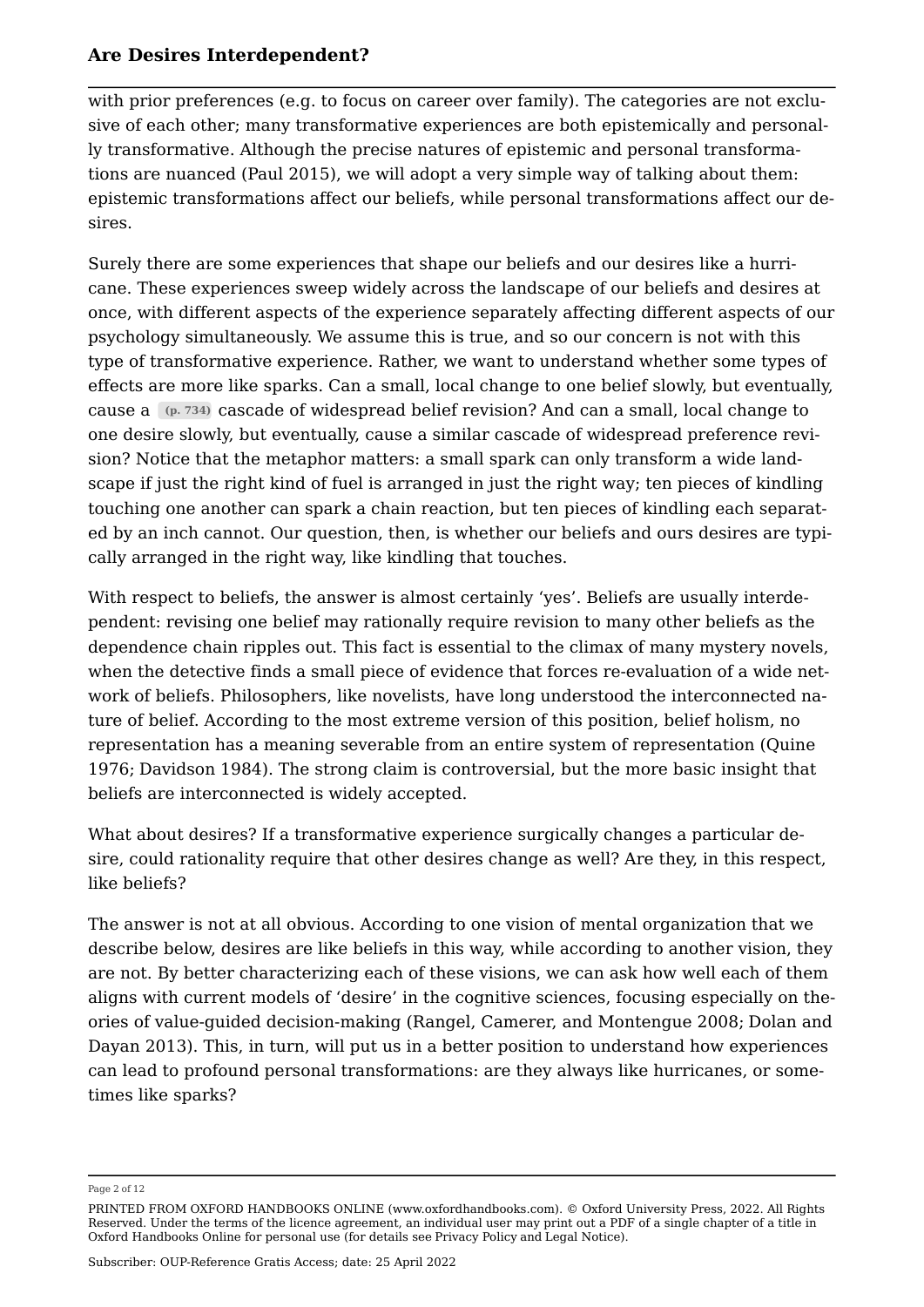## **36.2 Intrinsic vs instrumental value**

<span id="page-2-0"></span>Within psychological research, the concept of 'desire' is most naturally associated with our capacity for learning about rewards and making decisions based on that learning. People often organize their behaviour in order to maximize subjective reward $^1$  $^1$  [\(Dolan and](#page-10-3) [Dayan 2013](#page-10-3)). When hungry, people find food rewarding; when lonely, they find companionship rewarding; when tired, they find rest rewarding. Such rewards carry intrinsic value, in the psychological sense. To say that they are 'intrinsic' does not mean that we always value them. In some contexts, we might not. For instance, when you have eaten enough, food is no longer rewarding. Rather, to say that a reward is intrinsic in this sense means that when it occurs—whenever a person experiences it—that reward is not a means to some further end that is represented psychologically. Rather, the reward functions psychologically as a **(p. 735)** psychological end in itself.[2](#page-11-2) Of course, these rewards may have some further function from the standpoint of natural selection, but they have no further purpose at the level of psychological representation.

<span id="page-2-2"></span><span id="page-2-1"></span>Intrinsic reward is to be contrasted with instrumental value. A thing is instrumentally valuable (again, in the psychological sense) because it enables us to attain some kind of intrinsic reward in the long run.<sup>[3](#page-11-3)</sup> For instance, foraging is instrumentally valuable because eventually it allows us to eat, which is intrinsically rewarding. Exercise is instrumentally valuable because it can eventually result in the intrinsic reward of good health. Money is instrumentally valuable because it can eventually be used to attain a variety of intrinsic rewards—good food, good health, and many other goods besides. Some things are a mix of both: artistic endeavours can be both instrumentally valuable and intrinsically rewarding.

The distinction between intrinsic reward and instrumental value has important implications for the nature of personally transformative experience. Recall that personally transformative experiences affect our desires. Now, what if the relevant concept of 'desire' here only encompasses intrinsic rewards? In this case, a surgical change to just one of your desires would not have any effect on the other desires you hold. If, for instance, you suddenly find food less rewarding, this does not have any necessary implications for the degree to which you find sleep rewarding, or companionship, and so on. In other words, a spark touching one kind of intrinsic reward has no means of altering others. In this case, if a transformative experience were to affect a wide range of intrinsic rewards, it would have to be in the manner of a hurricane that simultaneously and independently shapes many parts of a landscape.

On the other hand, if the kinds of desires at the heart of personally transformative experiences also involve instrumental values, then change to one of them might indeed rationally require change to others. Specifically, a transformative experience that directly alters one intrinsic reward could have the effect of altering many 'downstream' instrumental values. If an experience makes you desire food less, for instance, this will change the instrumental value that you assign to foraging, or restaurants, or having a grocery store nearby, and so forth. In sum, altering one desire might indeed rationally require altering

Page 3 of 12

PRINTED FROM OXFORD HANDBOOKS ONLINE (www.oxfordhandbooks.com). © Oxford University Press, 2022. All Rights Reserved. Under the terms of the licence agreement, an individual user may print out a PDF of a single chapter of a title in Oxford Handbooks Online for personal use (for details see [Privacy Policy](https://global.oup.com/privacy) and [Legal Notice\)](https://www.oxfordhandbooks.com/page/legal-notice).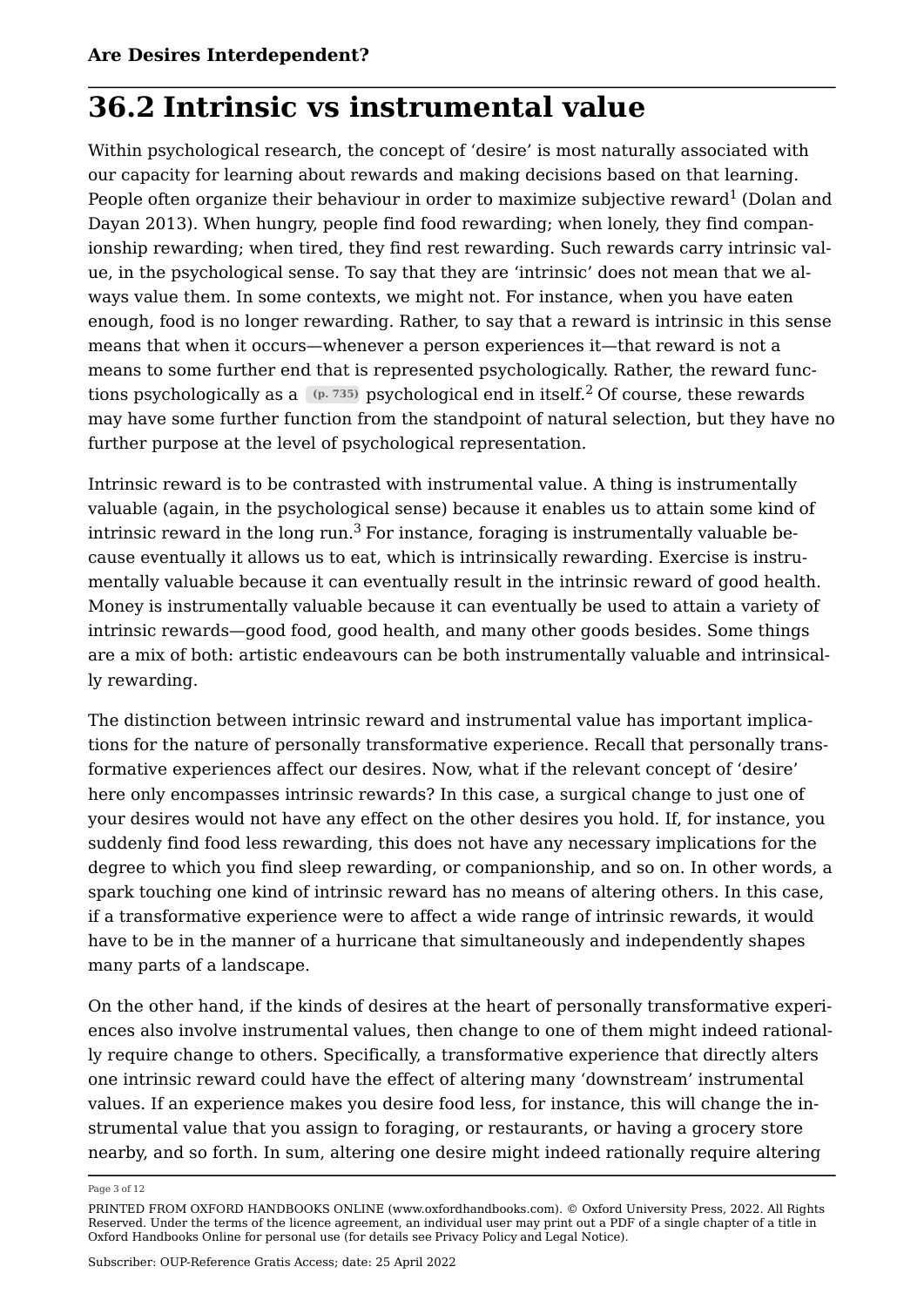others. This introduces the possibility of a spark-like model of personally transformative experience.

Put simply, if the concept of 'desire' properly extends only to intrinsic reward, then desires are not interdependent. But if desires also include instrumental values, then there will be many rational dependencies among them—change to one desire could compel changes to others.

But are instrumental values a kind of 'desire', in the sense relevant to transformative experience? The answer to this question depends both on current psychological models of instrumental valuation and on a conceptual analysis of the notion of 'desire' relevant to personally transformative experiences.

### **(p. 736) 36.3 Two kinds of instrumental value**

Broadly speaking, there are two ways in which instrumental value might be represented and used in human decision-making. The first possibility is that it is constructed on the fly, in the very moment of formulating a specific plan. In other words, at each moment, a person could derive the long-run expected value of various actions they might perform. These expected values would be instrumental, calculated by multiplying the magnitude of any potential future intrinsic rewards by their probabilities, conditional upon current beliefs about the environment and one's own future actions.

Many of the models of planning commonly entertained by philosophers and psychologists take this basic form. Suppose, for instance, that a person is planning their trip from work back to home. She could call to mind several different routes home, and for each one of these could consider how well it satisfies their overall goals. Which is fastest? Cheapest? Most scenic? Which allows her to pick up groceries on the way? Eventually she decides to take Main Street home, and this reflects an instrumental value that she has constructed just in that very moment, through the process of planning.

In such cases, it would be an odd choice of words to say that a person 'desired' to take Main Street home. This proposition may not be strictly false, but at least it is poorly phrased. It is more natural to say that she 'intended' or 'planned' or simply 'chose' to take Main Street home. In this case, it suggests that the instrumental value of taking Main Street is a fleeting property of a specific episode of planning, constructed on the fly and dispensed with just as quickly. Ordinarily the things we call 'desires' are not so fleeting. Presumably this is especially true for the kinds of desires relevant to personally transformative experiences—they are enduring, not fleeting. If an experience merely changes your choices or plans on some afternoon, it is hardly a 'personally transformative' experience.

There is, however, a very different way that instrumental value might be represented and used in human-decision making—one that is not at all fleeting. Consider the case of money. Psychologists do not categorize money as intrinsically rewarding, but instead as an ob

Page 4 of 12

PRINTED FROM OXFORD HANDBOOKS ONLINE (www.oxfordhandbooks.com). © Oxford University Press, 2022. All Rights Reserved. Under the terms of the licence agreement, an individual user may print out a PDF of a single chapter of a title in Oxford Handbooks Online for personal use (for details see [Privacy Policy](https://global.oup.com/privacy) and [Legal Notice\)](https://www.oxfordhandbooks.com/page/legal-notice).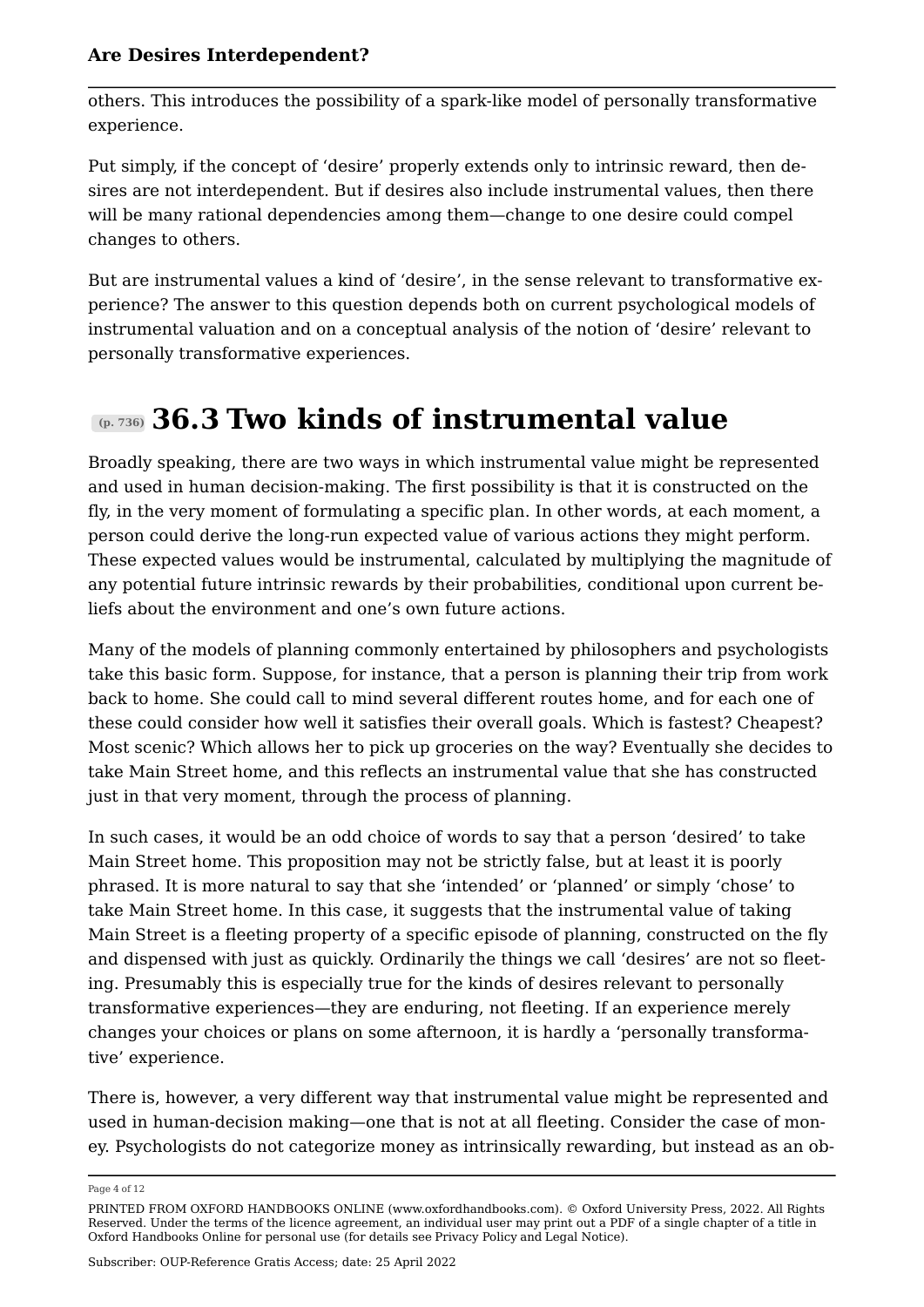ject of instrumental value. Infants are not born finding money rewarding, and adults in moneyless societies do not find it rewarding. Unlike food, companionship, or sleep, money has likely not been around long enough for natural selection to encode it as a source of intrinsic reward. Rather, we come to represent money as valuable through a process of learning. Specifically, we learn that it has great instrumental value—by spending it appropriately, we can often obtain other things that we find intrinsically rewarding.

Money, then, is a paradigm example of an instrumentally valued good. Yet its value is obviously not reconstructed anew, on the fly, each time we choose to spend it. When we spot a spare \$5 bill on the sidewalk we do not ask ourselves, 'Now, would it be worthwhile to pick this up? What thing of intrinsic reward could I obtain with it? Food? Sleep?', and so on. Rather, we instantly recognize it as a thing of value, presumably because it has been valuable so many times in the past. This enduring representation spares us the effort of reconstructing its instrumental value from first principles dozens or even hundreds of times per day.[4](#page-11-4)

<span id="page-4-0"></span>**(p. 737)** And, of course, it is an entirely natural choice of words to say that a person 'desires' to have more money. This stands in contrast to the case of taking Main St. home; it feels less natural to say that the person 'desires' to take Main St. These examples hold a more general lesson. When we engage in a process of deliberative planning to derive the instrumental value of some option just for the selection of our next action, or when formulating a specific plan, it can seem odd to say that we 'desire' the (merely) instrumentally valuable thing. Instead, it seems more natural to say that we intend it or plan to do it. On the other hand, when we assign enduring value to an instrumentally valuable thing due to its common, widespread utility as a means to achieving intrinsically rewarding ends, it seems natural to refer to these enduring values as genuine 'desires', just as the intrinsic rewards themselves are.

This point holds broader implications for how we understand personally transformative experiences. To the extent that we often represent instrumental values in an enduring way, there will be a correspondingly large set of desires that are interdependent. This property of interdependence is necessary to make viable any 'spark'-like model of personally transformative experience.

How often, then, do we represent instrumental values in this enduring way?

## **36.4 The preponderance of cached value**

Two basic lines of research suggest that humans frequently and spontaneously construct enduring representations of instrumental value— that is, the kinds of instrumental value representations that we would comfortably call 'desires'.

The first line of research explores psychological processes of reinforcement. According to early theories of reinforcement, particular actions or behaviours get 'stamped in' when they reliably lead to intrinsic rewards ([Thorndike 1898](#page-11-5)). Later theories extended this idea

Page 5 of 12

PRINTED FROM OXFORD HANDBOOKS ONLINE (www.oxfordhandbooks.com). © Oxford University Press, 2022. All Rights Reserved. Under the terms of the licence agreement, an individual user may print out a PDF of a single chapter of a title in Oxford Handbooks Online for personal use (for details see [Privacy Policy](https://global.oup.com/privacy) and [Legal Notice\)](https://www.oxfordhandbooks.com/page/legal-notice).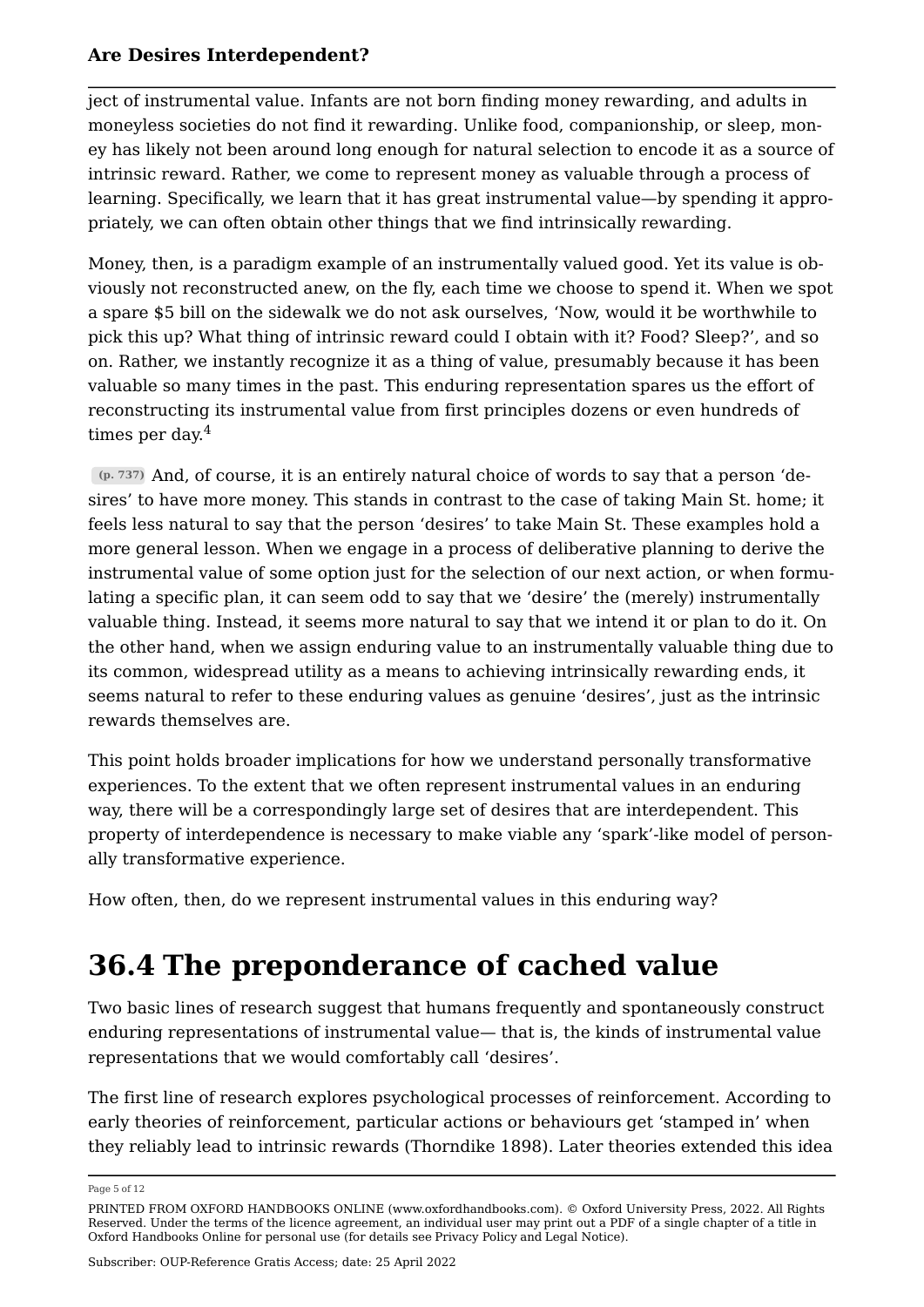by proposing that similar learning processes could imbue certain actions, objects, or events with the status of 'secondary reinforcers'. Money is a classic example of a secondary reinforcer: it is not intrinsically rewarding; rather, it acquires an enduring status as a valuable thing because an agent learns that it reliably creates opportunities for intrinsic rewards.

In current learning theory, these are often referred to as 'cached value' representations ([Daw, Niv, and Dayan 2005](#page-10-4)). Referring to these as 'value' representations (rather than 'reward') denotes that they have learned instrumental value, and are not themselves intrinsically rewarding. Referring to them as 'cached' denotes that the agent stores a representation of their value rather than constructing it on the fly. The main advantage of caching values is cognitive efficiency. It is often computationally expensive to compute the instrumental value of an action, object, or event. By substituting a historical estimate of its value based on past episodes, one can achieve large savings in computational effort at a potentially small cost of reward. For instance, if money has typically been instrumentally valuable in the past, it can make sense to simply assume that it remains instrumentally valuable in some present situation rather that calculating anew all the ways one might attain intrinsically rewarding outcomes by spending it.

**(p. 738)** Research shows that people quickly construct and deploy cached value representations (e.g. [Glascher et al. 2010](#page-10-5); [Daw et al. 2011](#page-10-6); [Morris and Cushman 2019\)](#page-10-7). If you give people a new learning task—some sequence of oddball coloured shapes that they have to click on in order to earn money—within a few dozen trials, they will already have begun to imbue certain shapes and colours with cached value. In other words, in service of cognitive efficiency, they begin to desire instrumentally valuable things almost as if they were intrinsically rewarding themselves. Crucially, however, if the environment changes and these things cease to be instrumentally valuable (e.g. if a paper currency collapses), their cached value eventually fades away as well.

It is not surprising that people construct cached values with such alacrity and speed, because a large body of research in machine learning and artificial intelligence suggests that adaptive behaviour in complex environments requires it. Early AI approaches to games like chess and Go foundered precisely on the problem of estimating instrumental value—i.e. of discovering which present move maximizes the probability of an eventual win in the game. These games make it obvious just how burdensome the cognitive demands of on-the-fly value estimation can be; and, of course, the everyday environments in which humans make decisions are far more complicated than chess or Go. Current breakthroughs in AI gameplay depend in part on the insight that decision-making must be guided by cached representations of value rather than deep, exhaustive search of lengthy decision trees.

A second literature supports the same conclusion that enduring representations of instrumental value are widespread. It begins with the insight, long appreciated by psychologists, that humans construct plans across multiple levels of abstraction ([Norman and](#page-10-8) [Shallice 1986](#page-10-8); [Botvinick and Weinstein 2014\)](#page-10-9). When entering the kitchen in the morning

Page 6 of 12

PRINTED FROM OXFORD HANDBOOKS ONLINE (www.oxfordhandbooks.com). © Oxford University Press, 2022. All Rights Reserved. Under the terms of the licence agreement, an individual user may print out a PDF of a single chapter of a title in Oxford Handbooks Online for personal use (for details see [Privacy Policy](https://global.oup.com/privacy) and [Legal Notice\)](https://www.oxfordhandbooks.com/page/legal-notice).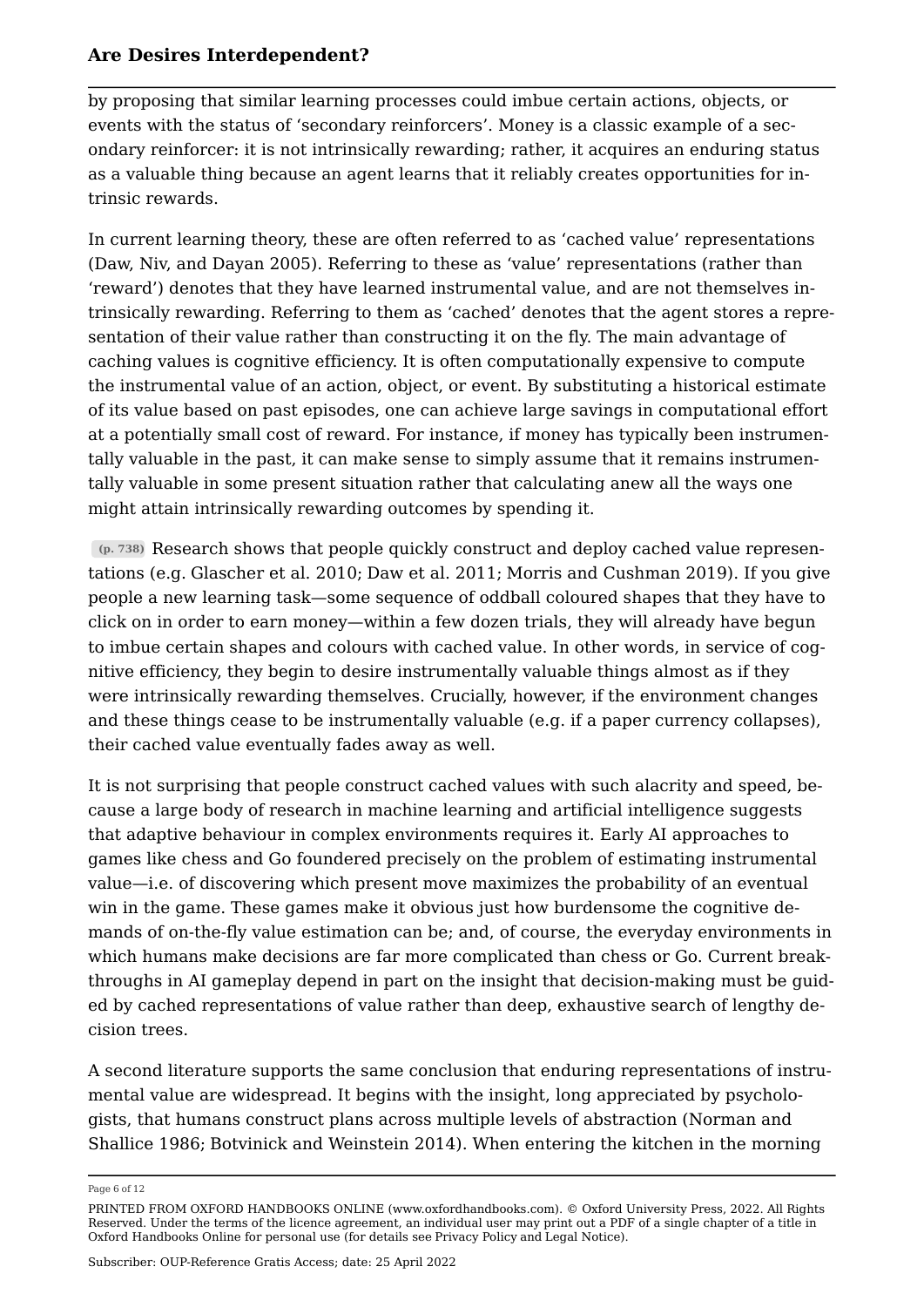one assembles a plan over representations of coffee-making, cereal-pouring, hand-washing, etc. Then, upon initiating the coffee-making episode, one moves to a lower level of abstraction, considering water-pouring, bean-grinding, mug retrieval, etc. Finally, upon initiating mug retrieval, one plans over lower-level motor elements. Hierarchical representations of this kind permit large gains in computational efficiency. They allow people to abstract across diverse circumstances, treating all mornings as similar (with respect to the value of coffee) without worrying about the ways in which they often differ (e.g. in the precise location of the coffee mug on the shelf).

Of course, the very logic of such hierarchical representations demands that value is assigned to subgoals, abstracting over the diverse circumstances in which they support some superordinate (and perhaps intrinsically rewarding) goal ([Cushman and Morris](#page-10-10)  [2015](#page-10-10)). Consider, for instance, the act of 'tying a bow'. This act is organized around a subgoal of, say, securing a knot. Situated at this level of abstraction, the securing of the knot is represented as valuable. And this value must be enduring so that the subgoal can be reused across many diverse contexts—tying your shoes, trussing a turkey, wrapping a present, and so on. Indeed, the cognitive efficiency of hierarchical planning depends on the 'reusable' nature of those subgoal representations. This cognitive architecture requires, therefore, enduring representations of instrumental value.

In sum, humans are designed to promiscuously assign enduring representations to the instrumental value of many events, actions, and objects. Because these representations are instrumental, they are at least partially interdependent; each of them must be revised when at least some other instrumental or intrinsic values are revised.

### **(p. 739) 36.5 Desires are interdependent**

Prior philosophical work has established that many of our beliefs are interdependent. In other words, a surgical change to one belief can rationally require the adjustment of other beliefs. Do desires have the same structure? If desires are merely intrinsically rewarding, it is not apparent why change to any one source of intrinsic reward would rationally require change to any other source of intrinsic reward.

In contrast to this picture, however, the concept of desire extends to many cases of instrumental value. It is perfectly natural to say that a person desires money, a car, a home in a good school district, more exercise, an extra week of paid vacation, or, say, tenure. If a person suddenly desired all of these things less (or more), this might well be a substantial enough revision to core aspects of their preferences that it would constitute a 'personally transformative experience'.

Yet none of these desires is a plausible candidate for intrinsic reward. Rather, our desire for each of these things is like a form of 'cached value' representation—an enduring representation of instrumental value designed to enable computationally efficient planning. And because these desires are instrumental, they also depend on other desires. In other

Page 7 of 12

PRINTED FROM OXFORD HANDBOOKS ONLINE (www.oxfordhandbooks.com). © Oxford University Press, 2022. All Rights Reserved. Under the terms of the licence agreement, an individual user may print out a PDF of a single chapter of a title in Oxford Handbooks Online for personal use (for details see [Privacy Policy](https://global.oup.com/privacy) and [Legal Notice\)](https://www.oxfordhandbooks.com/page/legal-notice).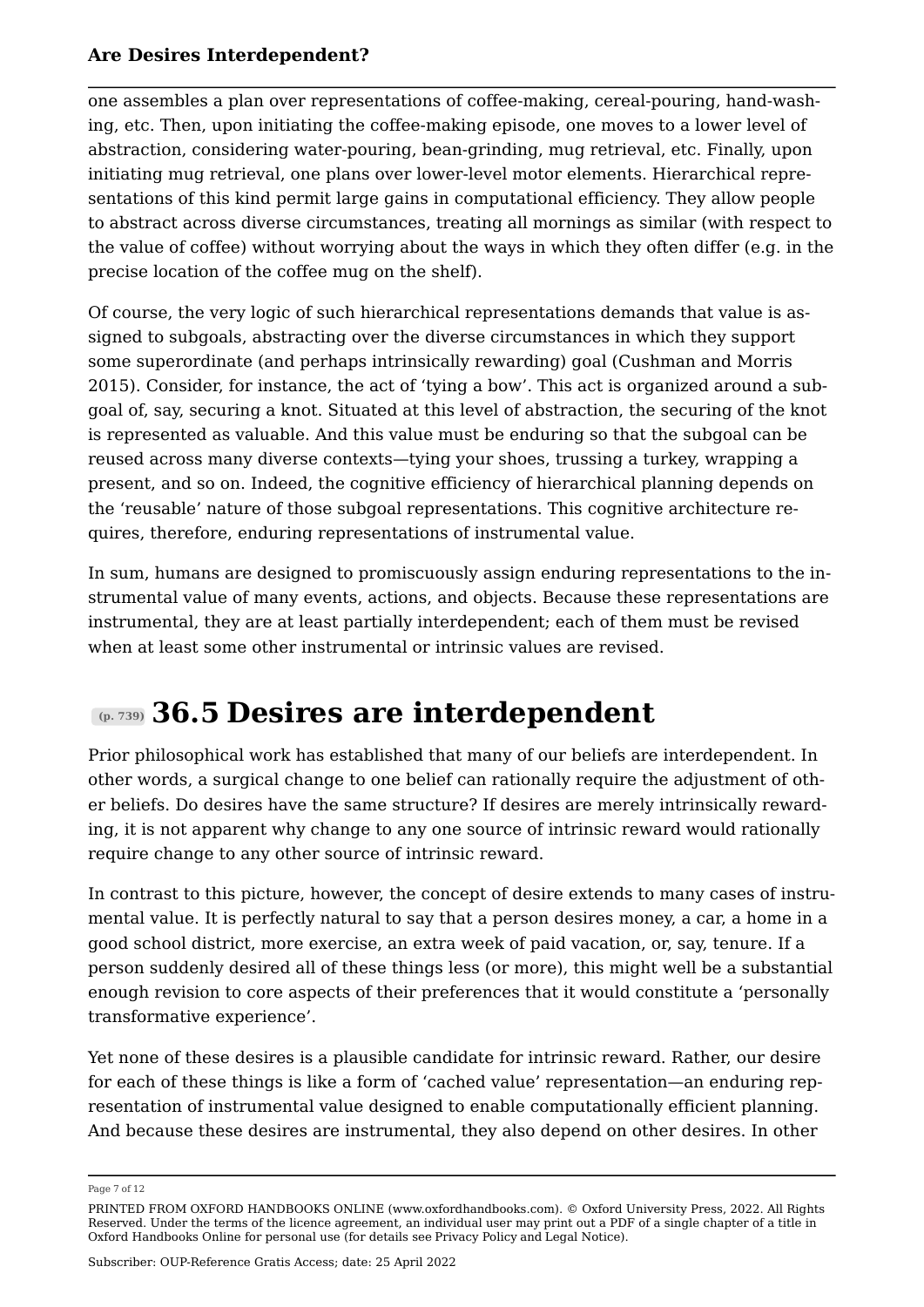words, many of our desires are interdependent. The value of money changes in lockstep with changes to the rewarding things we buy with it.

This property of interdependence opens the possibility of spark-like personal transformative experiences—those in which a relatively small, surgical adjustment of one aspect of our preferences has an extended ripple effect, rationally compelling the revision of many other aspects of our preferences.

# **36.6 Fagin's folly: choosing worse by thinking more**

Paul [\(2014;](#page-10-0) [2015\)](#page-10-1) argues that trouble arises for standard methods of decision-making when an experience is both epistemically and personally transformative. If becoming a parent will give us new values that we cannot imagine in advance, how should we go about evaluating whether we want to be a parent at all? Of course, there are some ways of making decisions that still work in such cases: relying on expert testimony; estimating utilities with a very high degree of uncertainty; flipping a coin. But often we make decisions between alternative actions by trying to imagine, perhaps quite vividly, what things will be like if we choose each of the alternatives. Transformative experiences complicate this particular method of decision-making for two reasons. First, epistemic transformation involves changes that are hard or even impossible to accurately imagine beforehand. Second, personal transformations involve changes to our preferences, sometimes quite profound changes, and it may be difficult to evaluate future circumstances against one's future (perhaps alien) preferences instead of one's present preferences.

One variant of this challenging aspect of personally transformative experience is personified by the character Fagin in the musical *Oliver!*, adapted from Dickens's *Oliver (p. 740) Twist*. The ageing maestro pickpocket muses about a possible and radical change of course: he will orient his life firmly by a moral compass. In each verse he endorses this abstract commitment, but then begins 'reviewing the situation'—i.e. vividly imagining the resulting personal changes. To adopt the general, abstract value of living a moral life would—at least by early Victorian standards—also entail several more specific values: commitment to matrimony and its inevitable compromises; the dignity of honest work; care for one's home and estate; due respect for magistrates and duchesses. Fagin takes these particular subordinate values to follow directly from the superordinate commitment to morally upstanding way of living. (It is, of course, precisely this kind of cascading effect of personal transformation that we have been concerned with.) Yet, while Fagin feels at least mildly attracted to the prospect of being morally upstanding, he is utterly alienated by the more particular values it implies. The kind of person he would become is just too different from who he is now.

Thus, each of Fagin's verse leads inexorably to the refrain: 'I think I'd better think it out again.' After several versus of such thoughts, Fagin concludes: 'You'll be seeing no transformation.'

Page 8 of 12

PRINTED FROM OXFORD HANDBOOKS ONLINE (www.oxfordhandbooks.com). © Oxford University Press, 2022. All Rights Reserved. Under the terms of the licence agreement, an individual user may print out a PDF of a single chapter of a title in Oxford Handbooks Online for personal use (for details see [Privacy Policy](https://global.oup.com/privacy) and [Legal Notice\)](https://www.oxfordhandbooks.com/page/legal-notice).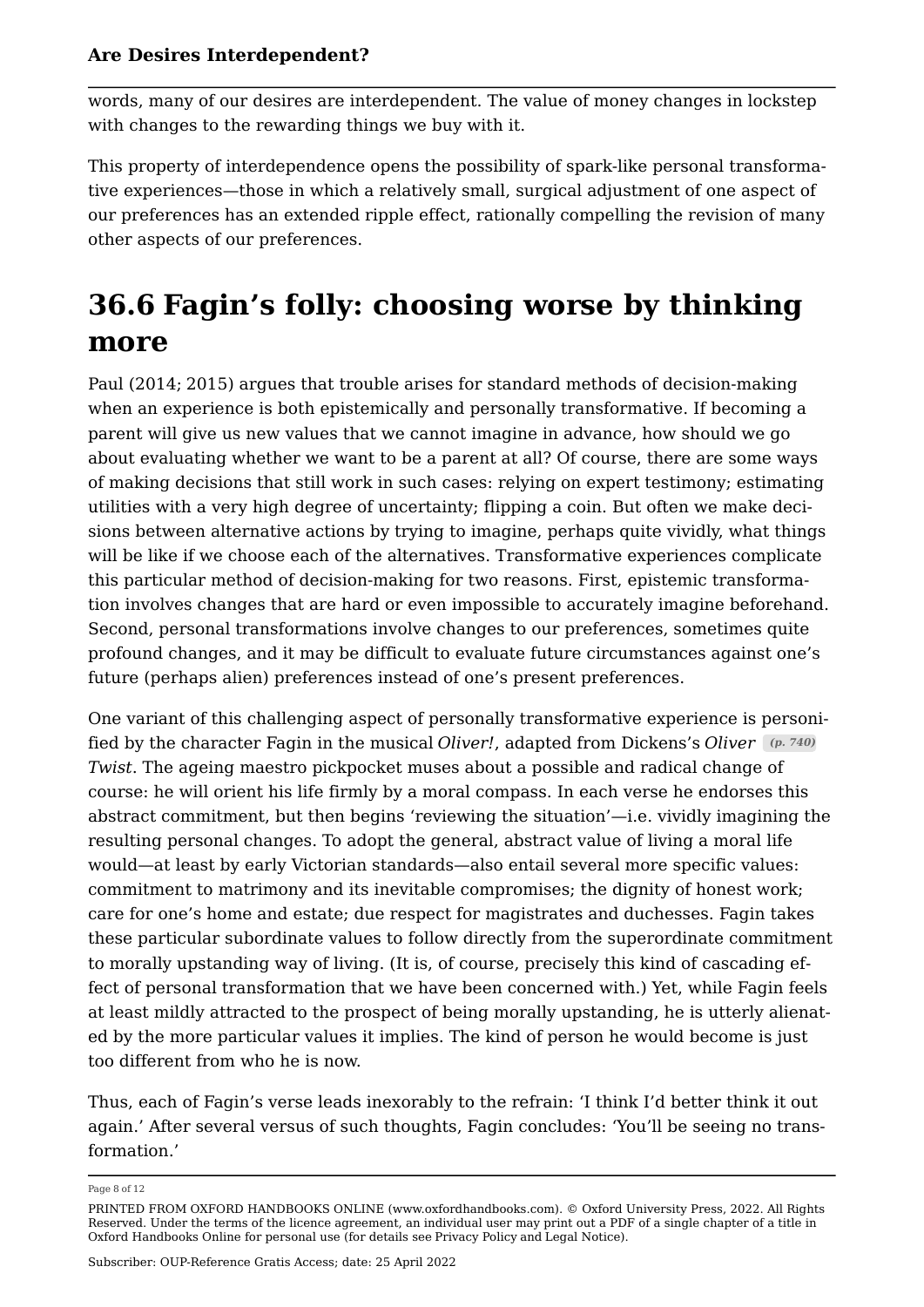In its general form (if not its specific content), Fagin's way of thinking is so natural that we can easily overlook its peculiarity. Let us suppose, as the playwright intends, that Fagin has the capacity to adopt quite new moral values for himself. Had the song have ended differently, in other words, he really could have decided to adopt Victorian standards of a morally upstanding life. For this 'new Fagin', matrimony, honest jobs, estates, and respectable company would not have felt alienating. Rather, for the new, transformed Fagin, these values would be rationally entailed by his superordinate commitment to a morally upstanding life. Moreover, the old Fagin must recognize this fact, because it is their very entailment that alienates him! Yet the old Fagin cannot help but reject this personal transformation because of the discord between his present values and the implied new ones. His decision-making is like that of a child who refuses to buy big boots for next winter because they don't fit him today.

The problem of evaluating tomorrow's utilities by today's values is discussed in prior philosophical work (e.g. [Parfit 1987](#page-10-11); [Ullman-Margalit 2006;](#page-11-6) [Paul and Healy 2018](#page-10-12); [Paul](#page-10-13) [and Quiggin 2018](#page-10-13); [Pettigrew 2019](#page-10-14)). Our analysis of 'spark-like' personal transformations, however, gives some additional purchase on Fagin's case and the broader category of decision problems that it exemplifies. The central conceit of Fagin's song is that he discovers his alienation from his future self through the process of deliberation by imagination. The song would have been shorter and duller had Fagin merely stated: 'In principle I could be moral—but yelch!' What makes the song funny, and Fagin so relatably human, is the mismatch between the higher-order values that he finds attractive and the entailed lower-order values that he finds alienating. The process of deriving lower-order values from higher-order values requires either repeated experience (as in habit formation) or the cognitive effort of simulating future possibilities. Fagen's song captures the latter route where conflict arises through deliberation, and it only grows as deliberation continues. Yet, the result of the deliberation is, at least by one standard, a worse decision. Had Fagin just taken the plunge thoughtlessly and adopted a moral standard, he might have been not only better, but indeed happier—and, in any event, his new self would not have felt at all alienated from its new values.

More broadly, insofar as humans make decisions about personally transformative experiences by attempting to imagine their future selves, part of what they are imagining is changes to lower-order values entailed by higher-order transformations—in other words, **(p. 741)** the fires eventually ignited by an initial spark. In such cases we may be especially apt to reject personally transformative change because the network of changes to our values that it entails is alienating when contrasted with the network of values held by our present selves. Nevertheless, the new self could be a recognizably better one—more moral, happier, and so forth. On certain theories of rational choice, then, we would be choosing worse by thinking more.

There's a further application of our spark model that's relevant to the possibility of personal transformation. It arises from the fact that who we are can be defined not only over our desires, but over a more abstract construal of how sets of desires cohere and affect our behaviour. Consider, for instance, a common personal transformation in higher-order

Page 9 of 12

PRINTED FROM OXFORD HANDBOOKS ONLINE (www.oxfordhandbooks.com). © Oxford University Press, 2022. All Rights Reserved. Under the terms of the licence agreement, an individual user may print out a PDF of a single chapter of a title in Oxford Handbooks Online for personal use (for details see [Privacy Policy](https://global.oup.com/privacy) and [Legal Notice\)](https://www.oxfordhandbooks.com/page/legal-notice).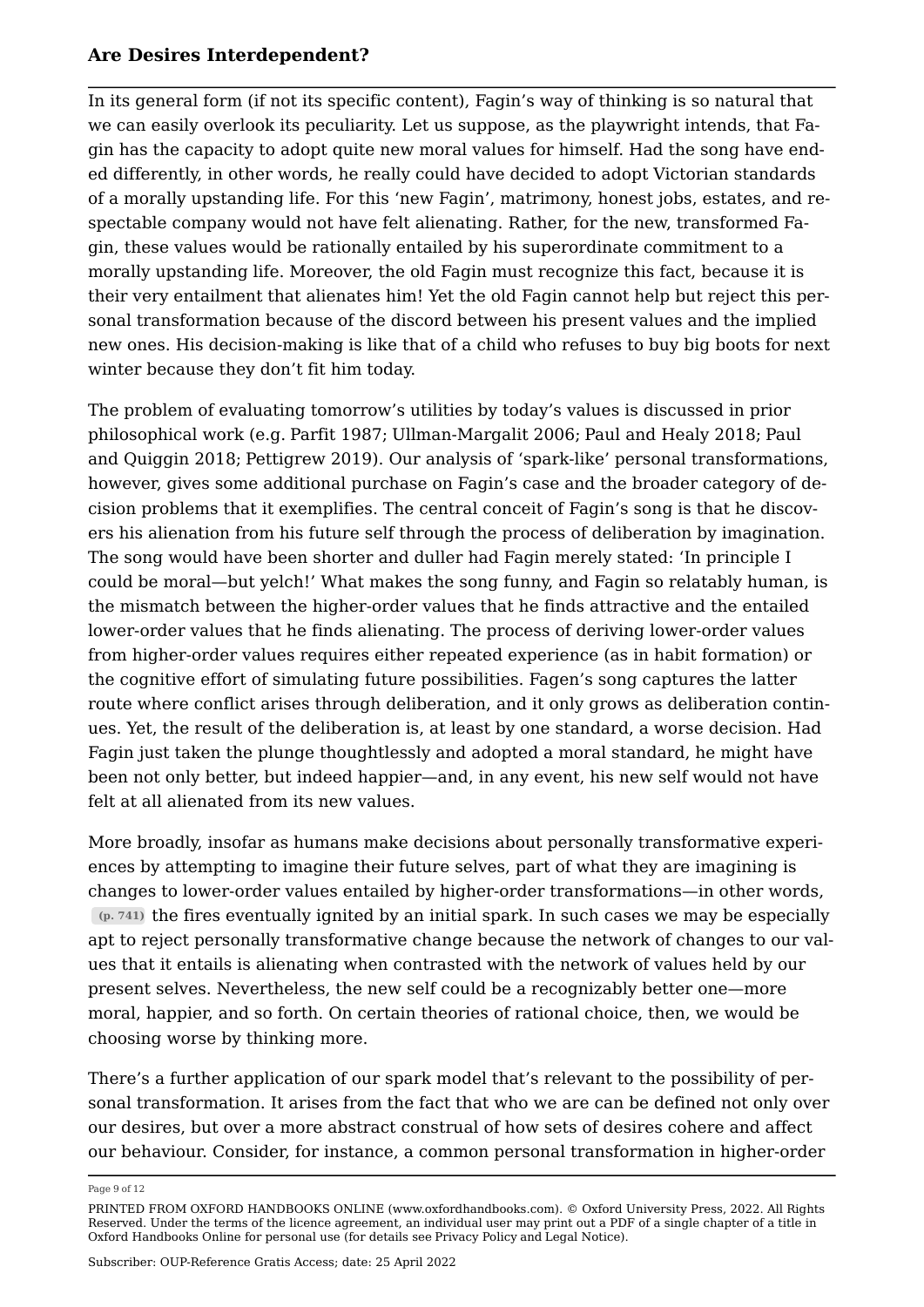values leading to a change in lower-order values in a post-transformation self. A father holds his newborn son for the first time, and, through forming a new attachment relation to the baby, forms an abstract, higher-order desire to nurture and cherish him as much as he possibly can. This adoption of a new higher-order, abstract value entails many changes in lower-order values; for example, he may no longer value a lucrative job offer that would require him to move across the country and leave his son behind. This, in turn, may cause the father to reconsider a more abstract construal of personal identity: he may no longer think of himself as a 'career man', for instance. Even if his career-oriented desires remained untouched, their relative place next to family-oriented desires might diminish in a manner relevant to who he takes himself to be. Something about becoming a parent reorganizes his priorities, downgrading his old desire for a career-driven life by implanting a new, strongly held desire in him.

This is, in fact, an utterly familiar phenomenon. The prospective father might, in fact, be able to appreciate the possibility of such change, at least in the abstract way that Fagin did, as he imagines his future life. Right now, he is committed to the pursuit of career success above all else. He recognizes, like Fagin, that a personal transformation like becoming a father will change what he cares about, affecting not just his love of family but the place of his career concerns 'at the top'. This may drive an especially strong feeling of alienation—perhaps he cannot embrace or empathize with that future, less career-driven self. He doesn't recognize that self or have those values.<sup>[5](#page-11-7)</sup> In this sense, before he holds his son, he is deeply alienated from who he'll become, and with his choice to become a father, there is an important way in which he is choosing against his current desires. Unless he has a higher-order desire to change his desires, he cannot act consistently.

<span id="page-9-0"></span>Put more precisely, such a personally transformative change is a change in who he is: the self he used to be is replaced by a new self (take a persisting person to be a series of such selves). The self that realizes the father after the transformation (the 'ex post self') is different from the self that realized him (the merely prospective father) before the transformation (the 'ex ante self').

In this situation, practical rationality can fail for an interesting reason: the agent's desires ex ante are inconsistent or incommensurable with their desires ex post. The agent finds themselves faced with a kind of desire-based internal revolution: from their ex ante point of view, they are choosing to undergo a desire revolution that will make them into an alien **(p. 742)** (ex post) self. If their highest-order ex ante and ex post desires are incompatible (across the selves involved), there may be no way to define a consistent algorithm extending ex ante to ex post that can make the choice rational. (For more discussion of the decision theoretic structure underlying this point, see [Paul and Quiggin 2018](#page-10-13) and [Paul](#page-10-15) [2020](#page-10-15).)

In general, our sense is that the decision-making challenges of transformative experience become more profound as changes of self become higher-order, or more general. Unless we embrace a very conservative approach, where our present higher-order values must

Page 10 of 12

PRINTED FROM OXFORD HANDBOOKS ONLINE (www.oxfordhandbooks.com). © Oxford University Press, 2022. All Rights Reserved. Under the terms of the licence agreement, an individual user may print out a PDF of a single chapter of a title in Oxford Handbooks Online for personal use (for details see [Privacy Policy](https://global.oup.com/privacy) and [Legal Notice\)](https://www.oxfordhandbooks.com/page/legal-notice).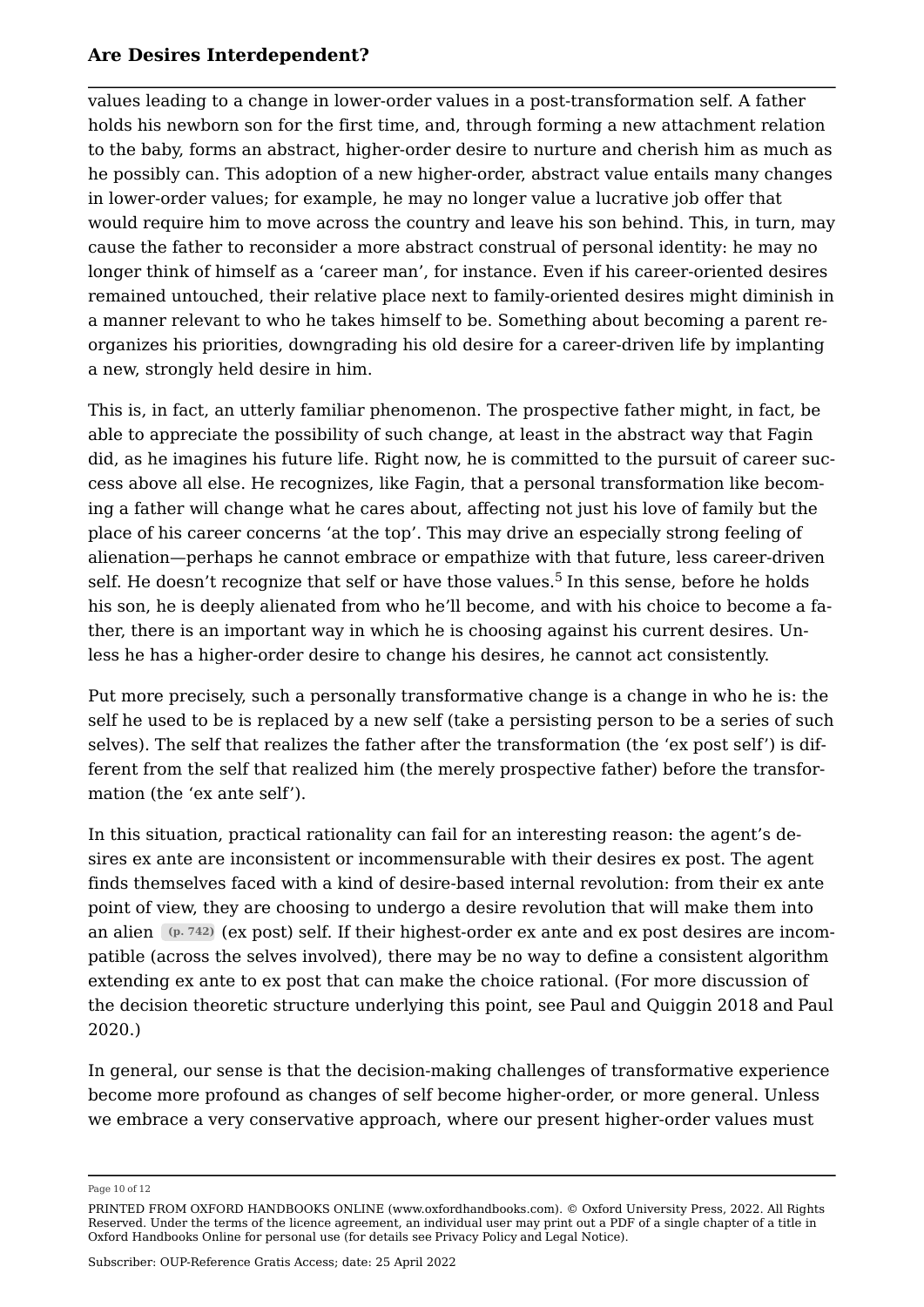<span id="page-10-16"></span>always trump one's future (or past) higher-order values, we lack a decision rule for such situations. Here it is not quite right to assert we will choose badly by thinking more.<sup>[6](#page-11-8)</sup>

### **References**

<span id="page-10-9"></span>Botvinick, M., and A. Weinstein. 2014. Model-based hierarchical reinforcement learning and human action control. *Philosophical Transactions of the Royal Society B: Biological Sciences* 369(1655): 20130480.

<span id="page-10-10"></span>Cushman, F., and A. Morris. 2015. Habitual control of goal selection in humans. *Proceedings of the National Academy of Sciences* 112(45): 13817–22.

<span id="page-10-2"></span>Davidson, D. 1984. On the very idea of a conceptual scheme. *Inquiries into Truth and Interpretation* 183: 189.

<span id="page-10-6"></span>Daw, N. D., S. J. Gershman, B. Seymour, P. Dayan, and R. J. Dolan. 2011. Model-based influences on humans' choices and striatal prediction errors. *Neuron* 69(6): 1204–15.

<span id="page-10-4"></span>Daw, N., Y. Niv, and P. Dayan. 2005. Uncertainty-based competition between prefrontal and dorsolateral striatal systems for behavioral control. *Nature Neuroscience* 8: 1704–11.

<span id="page-10-3"></span>Dolan, R. J., and P. Dayan. 2013. Goals and habits in the brain. *Neuron* 80(2): 312–25.

<span id="page-10-5"></span>Gläscher, J., N. Daw, P. Dayan, and J. P. O'Doherty. 2010. States versus rewards: dissociable neural prediction error signals underlying model-based and model-free reinforcement learning. *Neuron* 66(4): 585–95.

<span id="page-10-7"></span>Morris, A., and F. Cushman. 2019. Model-free RL or action sequences? *Frontiers in Psychology*, 20 Dec.: **<https://doi.org/10.3389/fpsyg.2019.02892>**

<span id="page-10-8"></span>Norman, D. A., and T. Shallice. 1986. Attention to action. In *Consciousness and Self-Regulation*. New York: Springer.

<span id="page-10-11"></span>Parfit, D. 1987. *Reasons and Persons*. Oxford: Clarendon Press.

<span id="page-10-0"></span>Paul, L. A. 2014. *Transformative Experience*. Oxford: Oxford University Press.

<span id="page-10-1"></span>Paul, L. A. 2015. Transformative choices: discussion and replies. *Res Philosophica* 92(2): 473–545.

<span id="page-10-15"></span>Paul, L. A. 2020. Who will I become?' In *Transformative Experience: New Philosophical Essays*, ed. E. Lambert and J. Schwenkler. Oxford: Oxford University Press.

<span id="page-10-12"></span>Paul, L. A., and K. Healy. 2018. Transformative treatments. *Noûs* 52(2): 320–35.

<span id="page-10-13"></span>Paul, L. A., and J. Quiggin. 2018. Real world problems. *Episteme* 15(3): 363–82.

<span id="page-10-14"></span>Pettigrew, Richard. 2019. *Choosing for Changing Selves*. Oxford: Oxford University Press.

Page 11 of 12

PRINTED FROM OXFORD HANDBOOKS ONLINE (www.oxfordhandbooks.com). © Oxford University Press, 2022. All Rights Reserved. Under the terms of the licence agreement, an individual user may print out a PDF of a single chapter of a title in Oxford Handbooks Online for personal use (for details see [Privacy Policy](https://global.oup.com/privacy) and [Legal Notice\)](https://www.oxfordhandbooks.com/page/legal-notice).